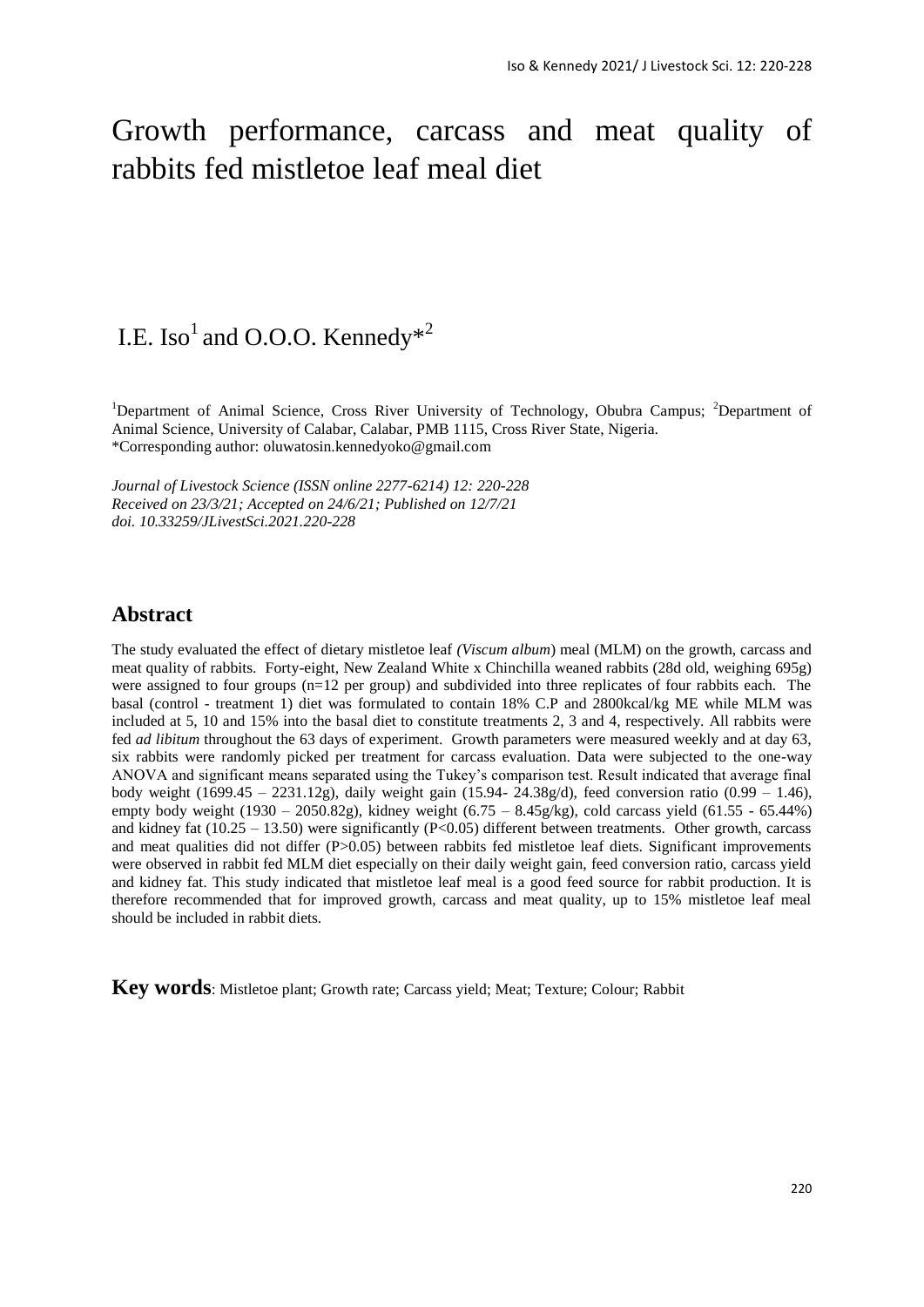# **Introduction**

There is increasing consumers' preference for healthy, nutritious and safe animal products which are easily digestible, rich in protein but contain low lipid and cholesterol contents (Simonová *et al.,* 2010). In Nigeria, microlivestock production including rabbit, quail and snail farming is gaining popularity as the ideal animal protein sources with numerous health benefits and good returns on investment (Olawoyin and Iso, 2007; Agiang *et al*., 2009; Ozung *et al*., 2017).

According to Fasuyi (2005), rabbit production is one of the cheapest means of providing readily available animal protein for the teeming Nigerian populace. This is due to its relatively lower cost of production, prolificacy, ability to convert forages not competed for by human into rich animal protein and ease of management (Cardinali *et al*., 2015; Dalle Zotte *et al*., 2016; Ozung *et al*., 2017). Nutritionally, rabbit meat is reported to have high energy value of 427–849 kJ/100 g (fresh meat), crude protein content of 20–21%, 60% of oleic and linoleic as unsaturated fatty acids, moderate values for potassium, phosphorus and magnesium with low lipids, cholesterol, and sodium contents (Hermida *et al*. 2006; Simonová *et al.,* 2010; Para *et al*., 2015; Zepeda-Bastida *et al*., 2019). These qualities make rabbit meat a highly digestible choice meat and thus recommended for consumption for all age ranges including people with cardiovascular illnesses (Hu and Willett 2002).

In recent times, researches are now focused on exploring natural plant materials including; forages, vegetables, shrubs and tree leaves that are available all the year round to serves as feed and alternative antibiotics in many farm animals due to their numerous antimicrobial properties (Simonová *et al*. 2010*;* FAO, 2011). The report of Elwan *et al*. (2019) encouraged the use of nutritional antioxidants for improved rabbit production. Thus, several plant species are now incorporated into feeding regimes of fattening rabbits as feed supplements for improved productivity and meat quality (Koné *et al*., 2016; Dabbou *et al*., 2017; Zepeda-Bastida *et al*., 2019). One of such plants is the mistletoe leaf with known antimicrobial and phytogenic properties (Tizhe *et al*., 2016; Njoya *et al*., 2018).

Mistletoes are hemi-parasites that grow on tree trunk branches to photosynthesize and bear green leaves while their roots - "haustoria" penetrate into their host tree for water and mineral nutrients uptake (Ogunmefun *et al*., 2015). They grow on many economic tree crops such as sheabutter, neem, citrus, cocoa, rubber, kolanut, coffee, bush mango and guava (Ogunmefun *et al*., 2015; Njoya *et al*., 2018; Umarudeen, and Magaji, 2020).

In Nigeria, several mistletoe species including; *Viscum album, Loranthus bengwensis* and *Tapinanthus dodoneifolius* are known to be used in the treatments of diabetics, skin diseases, prostate cancer and bacterial infections in farm animals (Umarudeen and Magaji, 2020). There is a dearth of information on their use as feed supplement in rabbit diets, thus this study evaluated the effect of dietary mistletoe leaf meal on the growth, carcass and meat quality of rabbits.

# **Materials and Methods**

This study was carried out at the experimental rabbit station of the Teaching and Research Farm, University of Calabar, Calabar, Nigeria. Calabar is located in the South – south region of the country at latitude 4'75N and longitude 8'190E with an annual rainfall of 1260 – 1280mm, average temperature of 25 – 300C, relative humidity of 60 – 80% with an elevation of 99m above sea level (NMA, 2020).

The experimental protocol was reviewed and approved by the Animal Ethics Committee of University of Calabar, Nigeria and the rabbits were cared for according to the NIH standard guidelines for the care and use of laboratory animals.

The mistletoe (*Viscum album)* plant was obtained from African pear trees within the University farm in Calabar, Cross River State of Nigeria. The plants were transported to the Nutrition Laboratory and the leaves of mistletoe were sorted and air-dried at room temperature for 120 hr. The dried leaves were ground using a miller (DIETZ, 7311 Dettingen-Teck, West Germany) of 0.5mm sieve to form mistletoe leaf meal (MLM).

MLM was stored in an air-tight plastic container until required for further analyses. The proximate analysis on the chemical composition (Table 1) of MLM was determined (crude protein - 8.3; ash - 5.93; ether extract - 8.3; crude fiber - 33.1; neutral detergent fiber - 60.43; and acid detergent fiber - 24.84) according to the AOAC (2010) standard methods. The basal (control) diet was formulated from local feed ingredients to contain 18% crude protein and 2800kcal/kg metabolizable energy (Table 2) to meet or exceed the DeBlas and Mateos (2010) and NRC (2012) nutrient requirements. The mistletoe leaf meal was added (5, 10 and 15%) into the basal diet to constitute Treatments 2, 3 and 4, respectively.

Forty-eight weaned male rabbits (28 d) of the New Zealand white and chinchilla crosses with average weight of  $524.16 + 13.40g$  were randomly assigned to the four dietary groups (of three replicates of four rabbits each) in a completely randomized design. Individual rabbit was housed in hutch adapted with manual feeder and drinker. Pelletized feed and clean water were offered ad libitum throughout the 63 d of experiment. Rabbits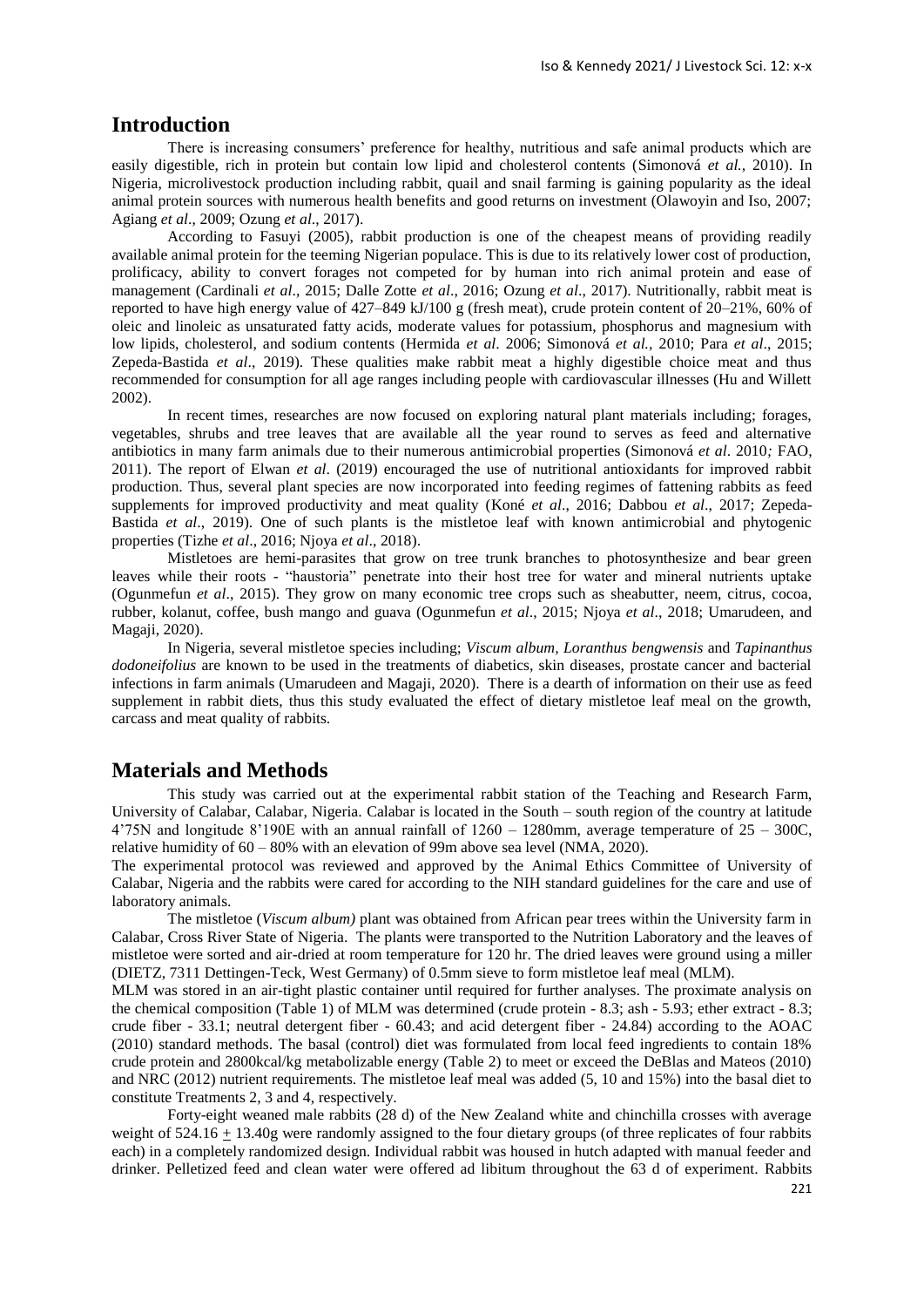were weighed at d 7, 14, 21, 28, 35, 42, 49, 56 and 63 of age and feed intake was measured throughout these periods. Weekly weight gain and feed conversion ratio (FCR) were also calculated. Death observed per treatment was recorded as it occurred. At d 63, six rabbits were randomly picked per treatments and slaughtered at the meat unit of the University of Calabar Research Laboratory. They were stunned prior to jugular vein dislocation and processed according to the methods described by Zepeda-Bastida *et al.* (2019). Each carcass was dissected to obtain hot carcass, heart, liver, lungs, spleen, kidney, digestive system, bladder, skin and the eviscerated weight (was calculated after the removal of the gastrointestinal contents). All sections were individually weighed and expressed as percentages of live weight. Carcasses were then stored in refrigeration at 4 °C for 24 h. Post refrigeration (24 h), each carcass was sectioned into cut-up parts as described by Blasco *et al.*  (1993). The head was sectioned at the atlas region, forequarter (at the sixth and seventh ribs), thoracic cage (at the last rib) and the loin was sectioned from the sixth and seventh lumbar vertebrae by dissecting the abdominal wall transversally to the vertebral column, thereafter excising the foreleg. Cut–up parts were individually weighed.

Loin samples were collected from carcasses of each treatment for meat colour evaluation with the aid a portable colorimeter i-Lab S560 (Microptix, Wilton, Maine, USA). Values for each colour was read using the American Meat Science Association meat color measurement guidelines (AMSA, 2012) as indicated by L\* for lightness, a\* - redness, and b\* - yellowness. A pH meter (Hanna model HI99163, Hanna instruments, Cluj-Napoca, Romania) was used in determining the  $\,$ PH value of the meat. Water holding capacity was measured by the Honikel (1987) method. In the determination of meat cooking losses, loin samples were put into a plastic bag, cooked at 80°C for 45 mins, cooled at room temperature then weighed. Differences in weights before and after cooking was expressed as a percentage to form the cooking loss values.

A portion of the cooled meat was used for texture profile analysis using the Brookfield model CT3 analyzer (Brookfield, Middleboro, MA, USA) according to method highlighted by Zepeda-Bastida *et al*. (2019). Six cubes (of 1 cm each side) of loin were sectioned parallel to muscle fibers, with the texture analyzer set to compress 50% of the sample at right angle to the muscle fiber with the aid of a TA3/1000 probe and TA-BT-KIT base. For meat composition, procedures of Yalcin *et al.* (2006) were adhered to. Samples were collected from the breast muscle of four (4) carcasses per treatment, wrapped individually in polythene bags and immediately placed in a freezer (-20 $^{\circ}$ C) for 24 h, thereafter thawed in a refrigerator (+4 $^{\circ}$ C) in readiness for chemical analysis. Samples were analyzed for moisture, fat, protein and ash content (AOAC, 2000). Energy value was obtained by the Atwater System (Paul and Southgate, 1985). Calcium and magnesium contents were analyzed using an atomic absorption spectrophometer (AAS), potassium and sodium (flame photometer) while that of phosphorus was analyzed with a colorimeter using vanadomolybdate (yellow) method and spectrophometer (model – spectro Ur VIS RS spectrophotometer vu – 2500).

Data were analyzed using the General Lineal Model procedure of GENSTAT (2012) software package . The statistical model used was:

 $Yii = \mu + \beta i + \varepsilon ii$ ,

Where;  $Yij =$  dependent variable,

μ =overall mean of the variable,

 $\beta$ i = fixed effect of i-nth rabbit of the treatment,

 $\epsilon$ ij = experimental error associated with the observation Yij.

Where significant (P<0.05), means were separated using the Tukey's comparison test.

#### **Results**

Table 1 showed that mistletoe leaf meal (MLM) has high crude protein (18.28%), ash (6.03%) with very low amounts of crude fibre (4.02%) and ether extract (0.20%). The mineral composition of mistletoe leaf indicated higher concentration of calcium (28.40%) followed by magnesium (19.00%), iron (17.00%), potassium (15.30%), sodium (6.50%) with the least concentration in cobalt (0.02%) (Table 1).

Table 3 presents the growth response of rabbits to dietary mistletoe leaf meal. Final weight, daily weight gain and feed conversion ratio were significantly (P<0.05) influenced by dietary treatments. At increasing inclusion level of MLM, improved growth rate were observed in rabbits. Final body weight, average daily gain and feed conversion ratio had improved (P<0.05) by  $5.22 - 31.29\%$ ,  $8.78 - 52.95\%$  and  $8.22 -$ 32.19%, respectively.

Table 4 Indicated that apart from empty body weight, cold carcass yield, kidneys and kidney fats, there were no significant (P>0.05) differences in the carcass quality of rabbits fed varying dietary mistletoe leaf meal. At increasing inclusion levels of mistletoe leaf meal empty body weight, carcass yield and kidney weights had increased (P <0.05) by 0.79 - 6.26%, 2.11- 6.32% and 1.93 - 25.19%, respectively with a 14.44 - 24.07% reduction in kidney fat content.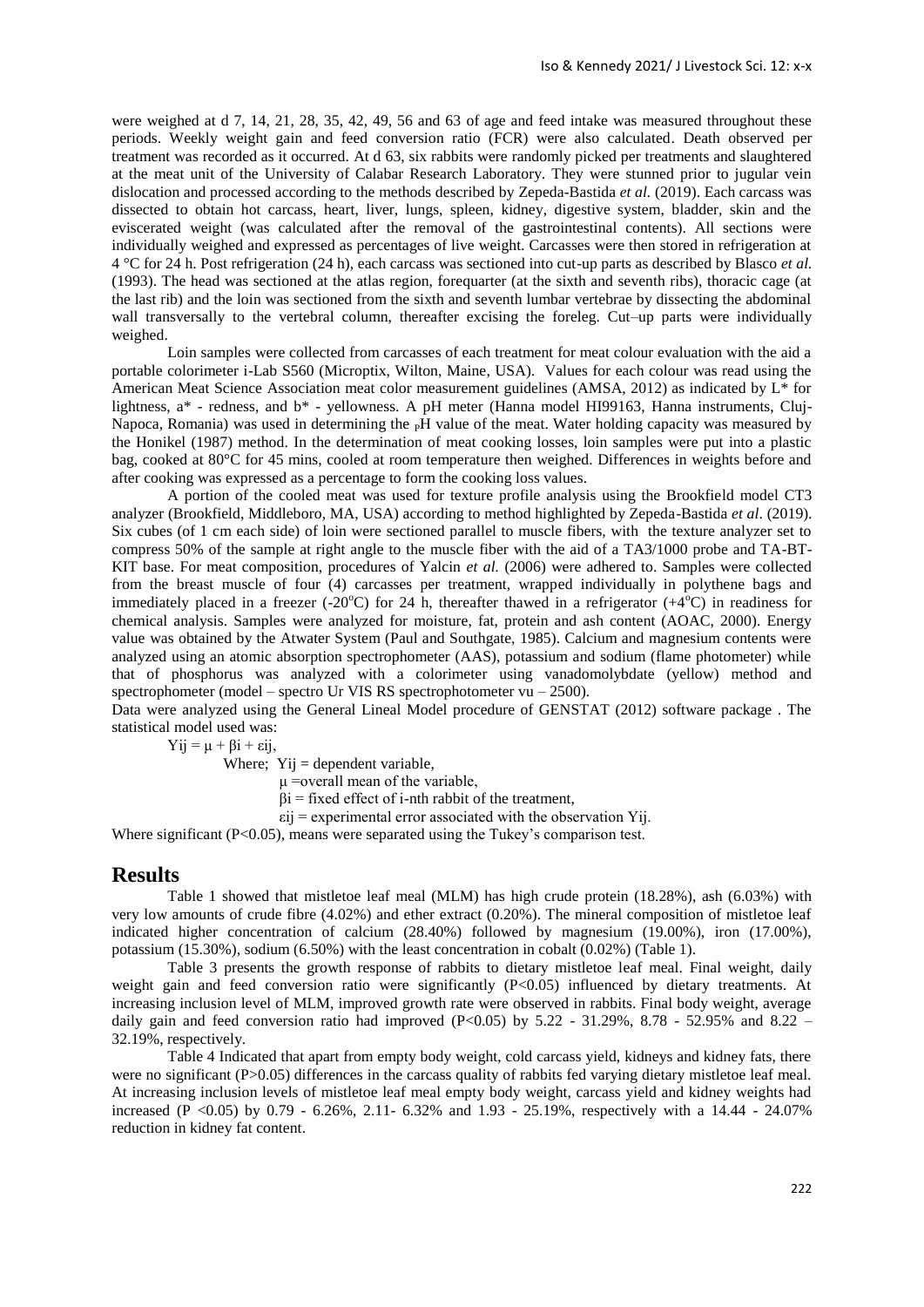| <b>Nutrients</b>             | Percentage $(\% )$ |
|------------------------------|--------------------|
| Moisture                     | 16.85              |
| Dry matter $(\%)$            | 83.15              |
| Crude protein (%CP)          | 18.28              |
| Crude fibre (% CF)           | 4.02               |
| Ash (% DM)                   | 6.03               |
| Ether Extract (% EE)         | 0.20               |
| Nitrogen free extract (%NFE) | 54.62              |
| Minerals composition (%)     |                    |
| Calcium                      | 28.40              |
| Magnesium                    | 19.00              |
| Potassium                    | 15.30              |
| Copper                       | 0.80               |
| Sodium                       | 6.50               |
| Iron                         | 17.00              |
| Zinc                         | 0.83               |
| Lead                         | 0.05               |
| Cobalt                       | 0.02               |
| Phosphorus                   | 12.10              |

**Table 1**. Chemical composition of mistletoe leaf meal (MLM) on Dry matter basis

Values are means of three replicates

|  |  |  | Table 2. Composition of experimental rabbit diets (%) |
|--|--|--|-------------------------------------------------------|
|--|--|--|-------------------------------------------------------|

| Ingredient, %                 | 0% MLM    | 5%         | 10%        | 15%        |
|-------------------------------|-----------|------------|------------|------------|
|                               | (Control) | <b>MLM</b> | <b>MLM</b> | <b>MLM</b> |
| Maize                         | 49.99     | 44.99      | 39.99      | 34.99      |
| Soybean meal                  | 31.01     | 31.01      | 31.01      | 31.01      |
| Rice bran                     | 5.00      | 5.00       | 5.00       | 5.00       |
| MLM (Mistletoe leaf meal)     | 0.00      | 5.00       | 10.00      | 15.00      |
| Wheat offal                   | 10.00     | 10.00      | 10.00      | 10.00      |
| Bone meal                     | 3.00      | 3.00       | 3.00       | 3.00       |
| Salt                          | 0.50      | 0.50       | 0.50       | 0.50       |
| *Premix                       | 0.50      | 0.50       | 0.50       | 0.50       |
| <b>Total</b>                  | 100.00    | 100.00     | 100.00     | 100.00     |
| Calculated value              |           |            |            |            |
| % Crude protein               | 18.00     | 18.24      | 18.28      | 18.39      |
| Metabolizable energy, kcal/kg | 2800.00   | 2800.37    | 2800.45    | 2800.63    |
| Analyzed value                |           |            |            |            |
| % Crude protein               | 18.21     | 18.22      | 18.24      | 18.26      |
| % Crude fibre                 | 8.61      | 8.72       | 8.77       | 9.01       |
| % Ether extract               | 2.86      | 2.89       | 2.84       | 2.90       |

\*Vitamin BCP (premix; 0.25% vitamins and Trace elements) , each 2.5kg supplied the following: Vitamin A 10,000,000 I.U, Vitamin D 2,000,000 I.U, Vitamin E 20,000I.U, Vitamin K 2,250mgr, Thiamine 1,750mgr, Riboflavin B2 5,000mgr, Pyridoxine B6 2,750 mgr, Niacin 27,500 mgr, Vitamin B1215 mgr, Pantothenic acid 7,500 mgr, Biotin 50 mgr, Cholin chloride 400gr, Antioxidant 125 gr, Manganese 80 gr, Zinc 50 gr, Iron 20 gr, Copper 5 gr, Iodine 1.20 gr, Selenium 200 gr, Cobalt 200 gr

**Table 3.** Effect of mistletoe leaf meal (MLM) inclusion levels on rabbit performance

| Parameter                                            | $0\%$             | 5%             | 10%                  | 15%                 | <b>SEM</b> |
|------------------------------------------------------|-------------------|----------------|----------------------|---------------------|------------|
|                                                      | <b>MLM</b>        | <b>MLM</b>     | <b>MLM</b>           | <b>MLM</b>          |            |
| Initial weight $(g)$                                 | 695.00            | 695.00         | 695.00               | 695.00              | 0.00       |
| Final weight $(g)$                                   | $1699.45^{\circ}$ | $1788.10^{bc}$ | $2197.21^a$          | $2231.12^a$         | 0.04       |
| Total weight gain (g)                                | $1004.45^{\rm b}$ | $1093.10^{ab}$ | 1502.21 <sup>a</sup> | $1536.12^a$         | 0.05       |
| Mean weekly body weight gain (g/week/rabbit) kcal/kg | $111.61^{\circ}$  | $121.46^{bc}$  | $166.91^{ab}$        | $170.68^{\text{a}}$ | 0.04       |
| Mean daily weight gain (g/d/rabbit)                  | $15.94^{\circ}$   | $17.35^{bc}$   | $23.85^{\rm a}$      | $24.38^{a}$         | 0.03       |
| Average weekly feed intake (g/week/rabbit)           | 163.00            | 162.86         | 164.86               | 173.29              | 0.06       |
| Average daily feed intake (g/d/rabbit)               | 23.29             | 23.27          | 23.55                | 24.76               | 0.06       |
| Feed conversion ratio                                | $1.46^{\rm a}$    | $1.34^{\rm a}$ | 0.99 <sup>b</sup>    | $1.02^{ab}$         | 0.02       |
| Mortality (%)                                        | 2.25              | 2.00           | 1.50                 | 1.50                | 0.07       |

SEM = Standard error of means; a,b and c = means with different superscripts on the same row differ  $(P<0.05)$  significantly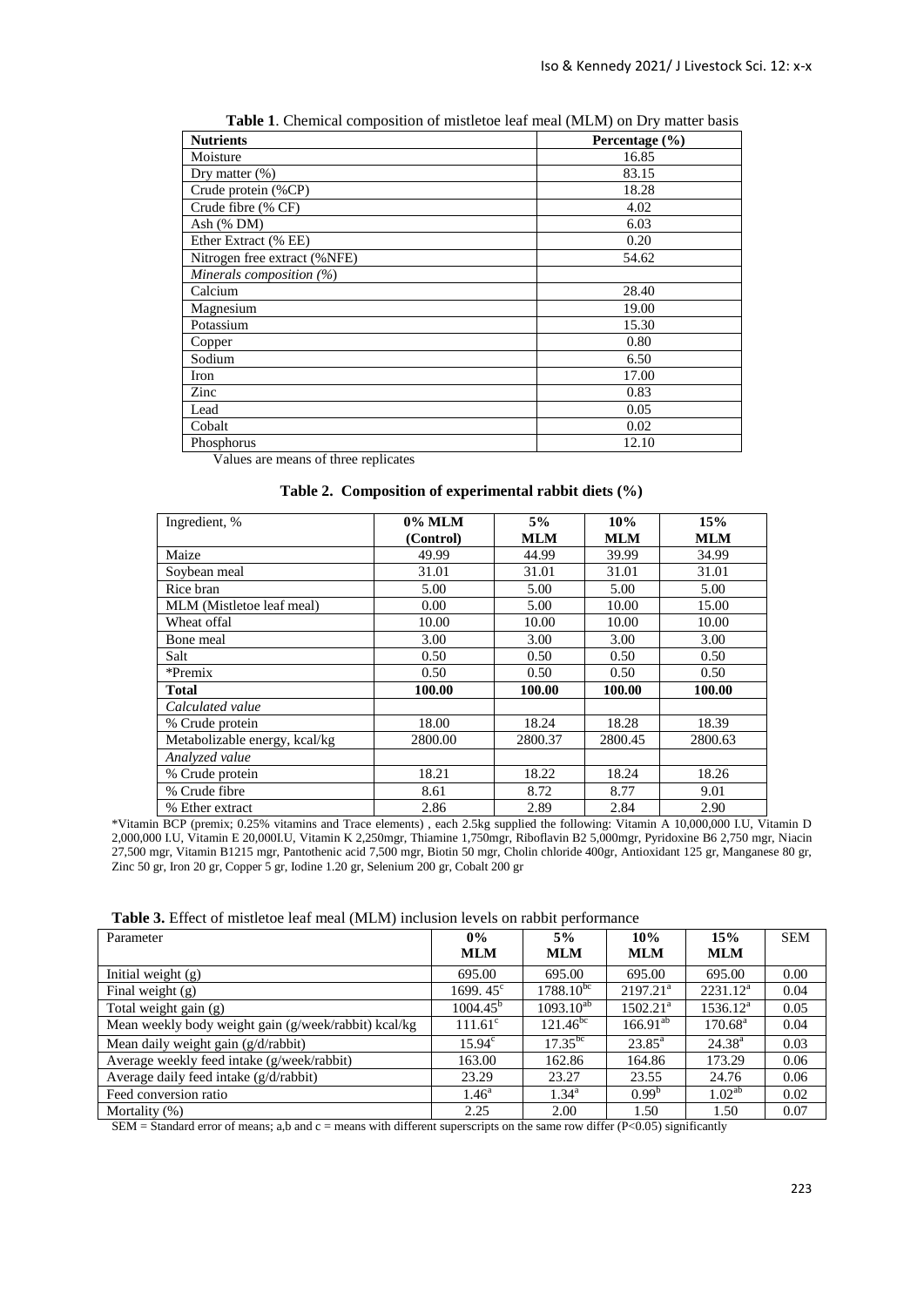| Cut-up part $(\%LW)$                   | 0% MLM               | 5%MLM          | 10% MLM         | <b>15% MLM</b>  | <b>SEM</b> |
|----------------------------------------|----------------------|----------------|-----------------|-----------------|------------|
| Empty body weight $(g)$                | 1930.00 <sup>b</sup> | $1945.25^{ab}$ | $1975.65^{ab}$  | $2050.82^a$     | 0.05       |
| Dressing percentage (%)                | 59.50                | 60.06          | 60.12           | 60.19           | 0.15       |
| Visceral $(g/kg)$                      | 245.25               | 249.95         | 255.63          | 260.45          | 0.28       |
| Full gastrointestinal tract weight (g) | 183.50               | 185.75         | 188.88          | 190.25          | 0.26       |
| Full bladder (g/kg)                    | 5.33                 | 5.28           | 4.95            | 4.70            | 0.26       |
| Heart $(g/kg)$                         | 2.80                 | 2.85           | 2.99            | 3.10            | 0.17       |
| Lungs $(g/kg)$                         | 7.75                 | 7.52           | 6.95            | 6.78            | 0.27       |
| Spleen $(g/kg)$                        | 0.60                 | 0.58           | 0.55            | 0.50            | 0.06       |
| Liver $(g/kg)$                         | 42.50                | 42.55          | 44.24           | 45.00           | 0.18       |
| Kidneys (g/kg)                         | $6.75^{\rm b}$       | $6.88^{ab}$    | $7.43^{ab}$     | $8.45^{\rm a}$  | 0.04       |
| Empty GIT $(g)$                        | 88.52                | 90.92          | 91.25           | 92.55           | 0.12       |
| Empty Bladder (g/kg)                   | 2.00                 | 1.95           | 1.88            | 1.85            | 0.11       |
| Cold carcass yield (%)                 | $61.55^{b}$          | $62.85^{ab}$   | $63.95^{\rm a}$ | $65.44^{\rm a}$ | 0.04       |
| Kidney fat (g/kg)                      | $13.50^{\circ}$      | $11.55^{b}$    | $10.65^{bc}$    | $10.25^{\circ}$ | 0.03       |
| Scapular fat weight $(g/kg)$           | 4.95                 | 4.95           | 4.97            | 5.00            | 0.08       |
| Head $(g/kg)$                          | 62.55                | 62.37          | 61.99           | 61.45           | 0.11       |
| Fore part weight $(g/kg)$              | 149.55               | 152.23         | 152.45          | 155.20          | 0.36       |
| Intermediate part weight (g/kg)        | 62.85                | 63.56          | 64.55           | 65.10           | 0.25       |
| Hind part weight $(g/kg)$              | 115.62               | 115.45         | 114.96          | 113.55          | 0.15       |

**Table 4**. Carcass characteristics of rabbits fed mistletoe leaf meal

a, b and c - Different superscripts within rows indicate significant difference between treatments using Tukey's test (P<0.05).

**Table 5.** Meat quality of rabbits fed mistletoe leaf meal diets

| Parameter (%)              | 0% MLM | 5% MLM | 10%MLM | <b>15% MLM</b> | <b>SEM</b> |
|----------------------------|--------|--------|--------|----------------|------------|
| Body length (cm)           | 30.50  | 35.25  | 36.75  | 35.80          | 4.21       |
| Legs $(g)$                 | 205.45 | 208.15 | 211.15 | 215.55         | 2.25       |
| Meat $(\%$ Leg wt)         | 69.25  | 70.50  | 71.06  | 71.10          | 1.22       |
| Bone (% Leg wt)            | 22.50  | 21.75  | 21.52  | 21.49          | 0.25       |
| Meat:Bone ratio            | 3.08   | 3.23   | 3.30   | 3.31           | 0.08       |
| Fat (% Leg wt)             | 8.25   | 7.75   | 7.42   | 7.41           | 0.14       |
| pH                         | 5.85   | 5.87   | 5.87   | 5.91           | 0.18       |
| Water holding capacity (%) | 23.05  | 22.91  | 22.95  | 23.19          | 0.11       |
| $L^*$                      | 58.50  | 58.80  | 58.95  | 60.05          | 0.10       |
| $a^*$                      | 0.55   | 0.55   | 0.62   | 0.63           | 0.06       |
| $h^*$                      | 10.55  | 11.25  | 11.45  | 11.75          | 0.07       |
| Cooking loss (%)           | 18.55  | 18.55  | 18.65  | 18.55          | 0.07       |
| Hardness (N)               | 7.67   | 7.55   | 7.65   | 7.60           | 0.08       |

a,b - Different superscripts within rows indicate significant differences among treatments using Tukey's test (P<0.05) L\* for lightness, a\* redness, and b\* - yellowness

|  |  |  | <b>Table 6.</b> Chemical composition of rabbit meat (%) |  |
|--|--|--|---------------------------------------------------------|--|
|--|--|--|---------------------------------------------------------|--|

| Nutrient $(\% )$         | 0% MLM         | 5% MLM      | <b>10% MLM</b> | 15% MLM      | <b>SEM</b> |
|--------------------------|----------------|-------------|----------------|--------------|------------|
| Moisture content         | 70.90          | 70.80       | 70.90          | 72.10        | 0.08       |
| Crude protein            | 78.00          | 79.12       | 79.15          | 79.20        | 0.06       |
| <b>Ether Extract</b>     | $8.25^{\rm a}$ | $6.75^{bc}$ | $6.75^{bb}$    | $6.40^\circ$ | 0.04       |
| Ash                      | 4.00           | 3.74        | 3.75           | 3.80         | 0.06       |
| Nitrogen free extract    | 9.75           | 10.39       | 10.35          | 10.60        | 0.11       |
| Mineral content $g/100g$ |                |             |                |              |            |
| Calcium                  | 0.16           | 0.24        | 0.24           | 0.24         | 0.07       |
| Phosphorus               | 0.30           | 0.34        | 0.34           | 0.33         | 0.07       |
| Sodium                   | 0.03           | 0.04        | 0.04           | 0.04         | 0.07       |
| Magnesium                | 0.38           | 0.36        | 0.36           | 0.38         | 0.06       |
| Potassium                | 1.17           | 1.14        | 1.14           | 1.16         | 0.11       |

a, b and c - Different superscripts within rows indicate significant difference between treatments using Tukey's test (P<0.05).

Compared to the control, meat weight was slightly higher  $(P>0.05)$  in the rabbits fed mistletoe leaf meal with lower dissectible fat (Table 5). Meat: bone ratio also increased (from 3.08 to 3.31) at higher mistletoe inclusions indicative of an increased meat yield following mistletoe inclusion. Table 6 presented the effects of mistletoe leaf on the meat composition of rabbit. Apart from ether extract, there were no significant (P>0.05) of dietary treatments on the composition of rabbit meat. The inclusion of mistletoe leaf in the diet reduced  $((P<0.05)$  fat in the meat indicating good quality product.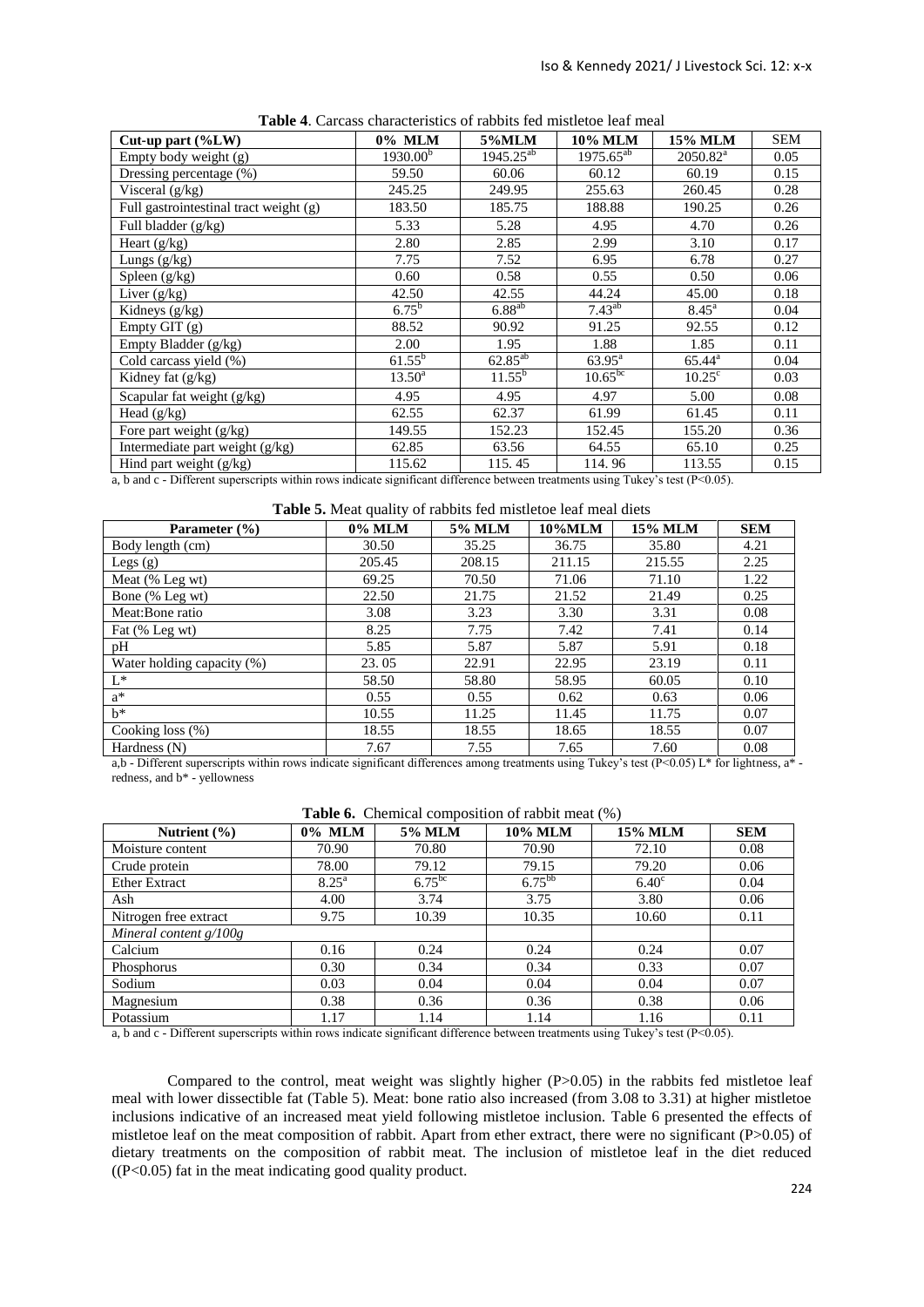## **Discussion**

The values for the chemical compositon of mitletoe obtained in this study were consistent with results of Njoya *et al*. (2018) for ether extract (0.2%) and crude fibre (4.27%) in the T*apinanthus preussii* leaves with higher crude protein (14.7%) and NFE (69.3%) but lower ash (3.6%) contents. Variations in results could be due to the variety of plants host and method of analyses. Moyosore *et al*. (2013) had reported higher ether extract (9.65%) in *Tapinanthus bangwensis* ethanolic extract. The high crude proteins are essential for the synthesis of body tissues and regulatory substances such as enzymes and hormones (Vaughan and Judd, 2003). This result indicated that mistletoe leaf meal (MLM) is a good protein and energy sources, therefore, it could serve as a feed supplements for humans and livestock compared to some leafy vegetables such as pumpkin leaves, taro leaves, mushrooms and tomatoes (FAO, 2006).

The mineral concentrations in plants have significant defense mechanisms against various human disease conditions (Ceyik *et al.,* 2003). The mineral concentrations in the present study fell with ranges reported by Njoya *et al*. (2018). The high concentration of calcium in the leaf of mistletoe plant suggest that it is a valuable plant because of its contribution in blood clotting, muscle contraction, bone and teeth formation/repairs and in some enzymatic metabolic processes in humans and animals (NRC, 2012).

The high value of magnesium recorded in mistletoe leaf suggest that mistletoe leaf possess ability to prevent muscle degeneration, growth retardation, alopecia, dermatitis, immunologic dysfunction, gonadal dystrophy, impaired spermatogenesis, congenital malformations and other disorders in humans and animals. Iron is an essential component in several proteins and enzymatic activities and it plays various biochemical roles in the body metabolic functions. Potassium and sodium control the electrolyte balance in the body. The high crude protein and mineral contents obtained in mistletoe leaf further explains its use in traditional medicine in the treatment of various ailments.

Results from Table 3 imply that mistletoe leaf meal improves the growth performances of rabbit probably due to its high nutritional contents leading to higher nutrient availability and digestibility. The final body weight obtained in this study was higher than the values of 1150-1625g (Abdulkadir *et al.,* 2011) and 1400-1500g (Omoikhoje *et al.,* 2006) for rabbits at similar ages but consistent with values reported by Njoya *et al*. (2018). Findings from this result are consistent with the report of Zepeda-Bastida *et al.* (2019) which indicated a 60% dressing percentage with no differences in the carcass quality of rabbits fed *Tithonia tubaeformis* weed. Anhita *et al.* (2016b), Cullere *et al*. (2016) and Molina *et al.* (2018) also observed no effects on rabbit carcass quality when fed fresh azolla, *Silybum marianum* and *Amaranthus dubius*, respectively. Alagawany *et al.* (2016) however reported improved carcass traits and meat quality in rabbits following dietary supplementation with natural plant products. Higher kidney weight was observed at increasing MLM level suggesting that mistletoe leaf could contain some bioactive compounds that affects the kidney, since the kidney is the point of detoxification of chemical substances.

This result is in line with the findings of Molina *et al*. (2018) who reported increased meat yield in rabbit fed amaranthus diets. North *et al.* (2018) noted that an increase in meat:bone ratio, maybe due to decrease in bone weight when plant additives are added to diets and thus alters bone structure. Mistletoe leaf is also incorporated in pullets (Jimoh *et a*l., 2018) and broiler (Ologhobo *et a*l., 2017) with improved antioxidant and growth effects.

Rabbits' pH values  $(5.85 - 5.91)$  were not affected by dietary treatments, which was consistent to previous reports when ginger powder (Mancini *et al*., 2018), quercetin (North *et al*., 2018), Amarantus dubius (Molina *et al*., 2018), and quebracho-chestnut tannin mix (Mancini *et al*., 2019) were supplemented into rabbits diets. However, Hinojosa Dávalos *et al*. (2013) and Cullere *et al*. (2016) reported increased pH values in rabbit meat fed *Tithonia tubaeformis* and *Silybum marianum*, respectively. The variations probably may due to the high amount of antioxidant compounds such as phenols and flavonoids in the plants. Hulot and Ouhayoun (1999) explained that factors such as diet, breed, pre-slaughter procedures, carcass cooling rate and muscle localization could affect pH of rabbit meat.

Meat colour and texture were not affected  $(P>0.05)$  by mistletoe leaf meal inclusion. This observation agrees with the report by Volek *et al*. (2018), North *et al*. (2018) and Koné *et al.*(2019) when rabbits were fed white lupin seed, quercetin and oil extract from a mix of different plants, respectively. On the other hand, Mancini *et al*. (2018) reported significant increase in rabbit meat colour following dietary ginger powder supplementation. The concentrations of antioxidative compounds such as phenols and flavonoids in plants are implicated for meat colour. Supplementation with plant products are reported to produce softer rabbit meat due to presence of active compounds in the plants thereby leading to an increased nutrient synthesis and assimilation. The inclusion of mistletoe leaf slightly reduced cooking loss and hardiness in rabbit meat as reported when *Tithonia tubaeformis* was included in rabbit diets (Zepeda-Bastida *et al*., 2019). Mistletoe is a parasitic plant that grows on several trees in Africa and as such, it is readily available with little or low market cost.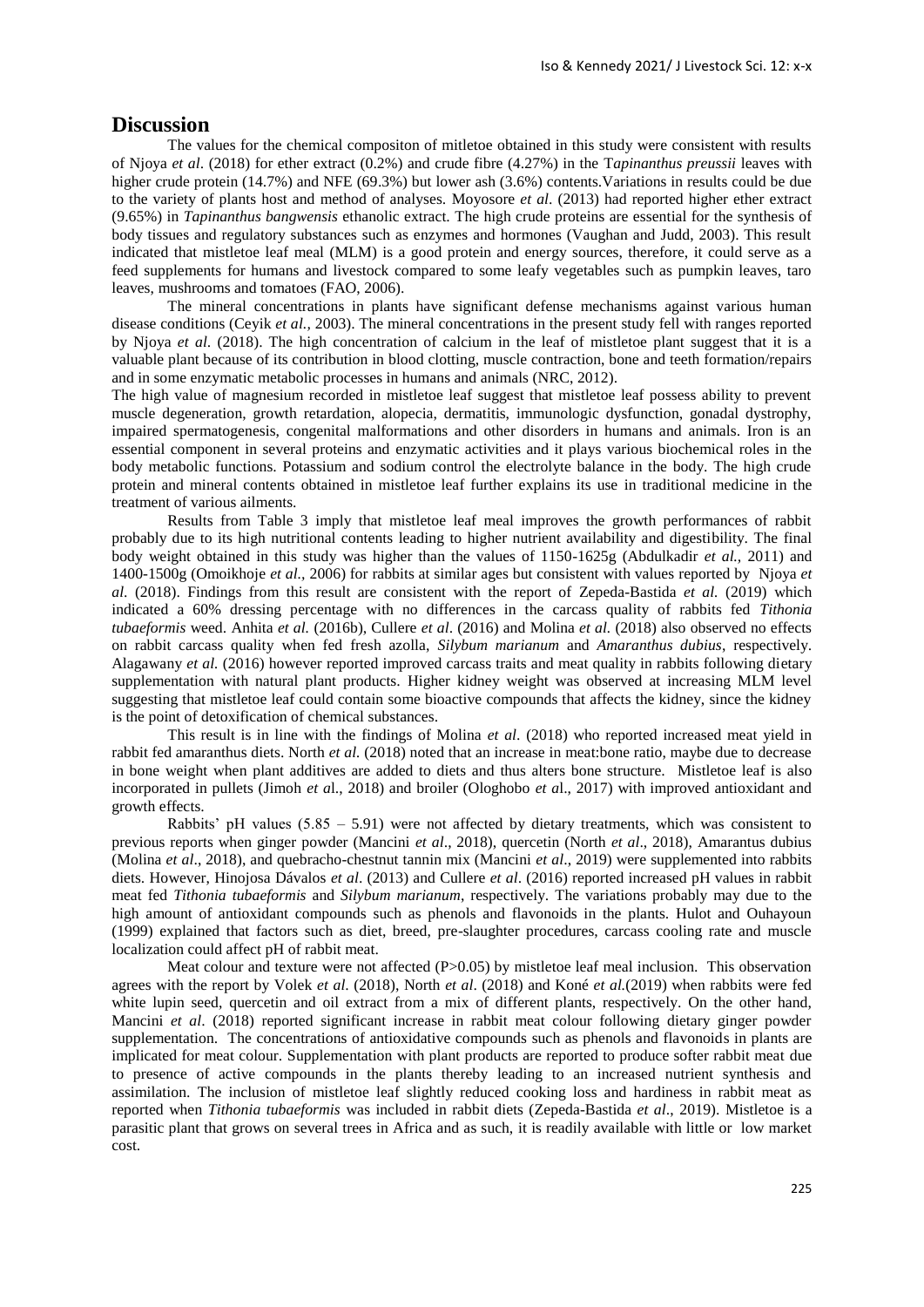#### **Conclusion**

These present findings indicated no adverse effects of mistletoe leaf meal inclusion on the growth, carcass and meat quality of rabbits thus, MLM could be used to produce low-cost feeds. Significant improvements were observed in rabbits fed MLM diets specifically on their daily weight gain, feed conversion ratio, carcass yield and kidney fat. This study indicated that mistletoe leaf meal is a good feed source for rabbit production. It is therefore recommended that for improved growth, carcass and meat quality, up to 15% mistletoe leaf meal should be included in rabbit diets.

#### **Conflict of interest**

All authors have approved the submission of this manuscript and do declare that there is no conflict of interest. The manuscript has not been published previously and is not under consideration for publication elsewhere.

## **References**

- 1) Abdulkadir IE, Aliyu AB, Ibrahim MA, Audu SBD, Oyewale AO, 2011. Antioxidant activity and mineral elements profiles of Isoberlinia doka leaves from Nigeria. Australain Journal of Basic and Applied Sciences 5(12): 2507-2512.
- 2) Agiang EA, Eneji CA, Iso EI, Isika MA, 2009. Effects of mixed-feeding on physiological development and nutritional qualities of rabbit meat. Journal of Agriculture, Biotechnology and Ecology 2(1): 69-77.
- 3) Alagawany M, Ashour EA, Reda FM, 2016. Effect of dietary supplementation of garlic (*Allium sativum*) and turmeric (*Curcuma longa*) on growth performance, carcass traits, blood profile and oxidative status in growing rabbits. Annals of Animal Science 16: 489-505.
- 4) AMSA 2012. American Meat Science Association. 2012. Meat color measurement guidelines. Champaign, IL, USA
- 5) Anhita KC, Rajeshwari YB, Prabhu TM, Devarnvadagi AS, Rohith KJ, Shilpa Shree J 2016. Carcass and meat quality traits of broiler rabbits when supplement with azolla. Journal of Experimental Zoology 19: 417-420.
- 6) AOAC, 2010. Official methods of Analysis 18<sup>th</sup> Edition. Association of Official Analytical Chemist, Washington. D.C.
- 7) Blasco A, Ouhayoun J, Masoero G, 1993. Harmonization of criteria and terminology in rabbit meat research. World Rabbit Science 1: 3-10. https://doi.org/10.4995/wrs.1993.189.
- 8) Cardinali R, Cullere M, Dal Bosco A, Mugnai C, Ruggeri S, Mattioli S, Castellini C, Trabalza Marinucci M, Dalle Zotte A, 2015. Oregano, rosemary and vitamin E dietary supplementation in growing rabbits: Effect on growth performance, carcass traits, bone development and meat chemical composition. Journal of Livestock Science 175: 83-89. https://doi .org/10.1016/j.livsci.2015.02.010
- 9) Ceyik U, Ergen E, Budak G, Karabulut A, Tiraolu E, Apaydin G, Kopya AL, (2003). Elemental Analysis of Akçaabat Tobacco and its Ash by EDXRF Spectrometry. Journal of Quantitative Spectroscopy and Radiative Transfer, 78: 409-415.
- 10) Cullere M, Dalle Zotte A, Celia C, Renteria-Monterrubio AL, Gerencsér Zs, Szendrő Zs, Kovács M, Kachlek ML, Matics Zs, 2016. Effect of *Silybum marianum* herb on the productive performance, carcass traits and meat quality of growing rabbits. Journal of Livestock Science 194:31-36. https://d i.org/10.1016/j.livsci.2016.10.012
- 11) Dabbou S, Renna M, Lussiana C, Gai F, Rotolo L, Kovitvadhi A, Brugiapaglia A, Helal AN, Schiavone A, Zoccarato I, Gasco L, 2017. Bilberry pomace in growing rabbit diets: effects on quality traits of hind leg meat. Italian Journal of Animal Science 16:371-379. <https://doi.org/10.1080/1828051X.2017.1292413>
- 12) Dalle Zotte A, Celia C, Szendro Zs, 2016. Herbs and spices inclusion as feedstuff or additive in growing rabbit diets and as additive in rabbit meat: a review. Journal of Livestock Science 189:82-90. https://doi.org/10.1016/j.livsci.2016.04.024
- 13) De Blas C, Mateos GG, 2010. Feed formulation. pp. 222 -232. In: *Nutrition of the rabbit*. 2nd Edition. de Blas, C. and Wiseman, J., eds. Cab International, Wallingford, UK.
- 14) Elwan HAM, Elnesr SS, Mohany M, Al-Rejaie SS, 2019. The effects of dietary tomato powder (*Solanum lycopersicum* L.) supplementation on the haematological, immunological, serum biochemical and antioxidant parameters of growing rabbits. Journal of Animal Physiololgy and Animal Nutrition 103: 534-546. https://doi.org/10.1111/jpn.13054.
- 15) FAO, 2006. FAO. Global forest resources assessment 2005: progress towards sustainable forest management. Forestry Paper 147. United Nations Food and Agriculture Organization (FAO), Rome. 2006. Available from, 2014: http:// [www.fao.org.](http://www.fao.org/)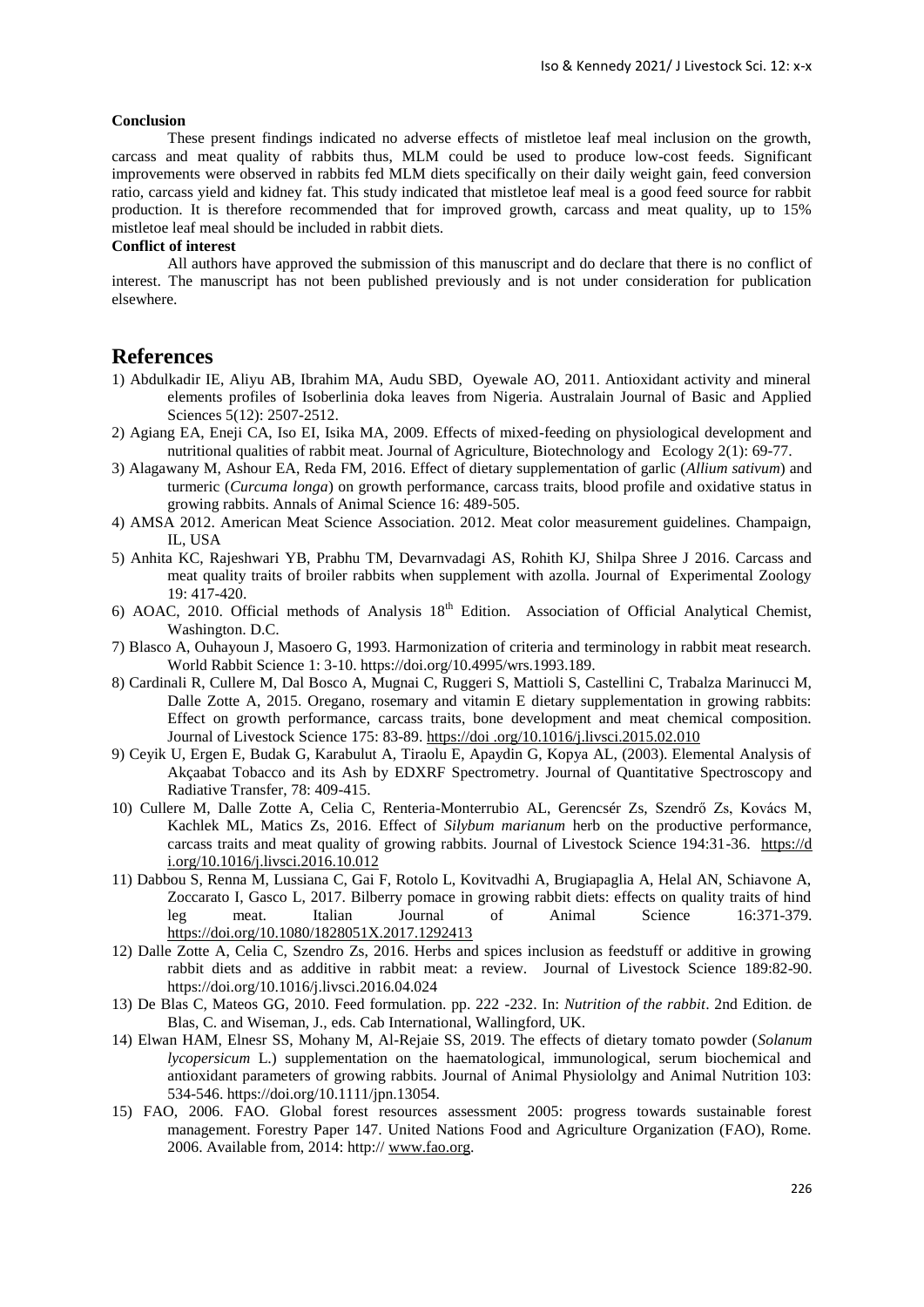- 16) FAO, 2011. World livestock 2011. Livestock in food security. Food and Agriculture Organization of the United Nations Report published on 14<sup>th</sup> December, 2011.
- 17) Fasuyi AO, 2005. Nutritional potentials of some tropical vegetables leaf meals: chemical characterization and functional properties African Journal of Biotechology 5(1): 49-53.
- 18) GENSTAT, 2012. GENSTAT 15th Edition, VSN International Ltd (VSNi). [http://www.vsni.co.uk.](http://www.vsni.co.uk/)
- 19) Hermida M, Gonzalez M, Miranda M, Rodríguez-Otero JL, 2006. Mineral analysis in rabbit meat from Galicia (NW Spain). Meat Sci 73: 635–639.
- 20) Hinojosa Dávalos J, Gutiérrez Lomelí M, Siller López F, Rodríguez Sahagún A, Morales Del Río JA, Guerrero Medina PJ, Del Toro Sánchez CL, 2013. Screening fitoquímico y capacidad ntiinflamatoria de hojas de *Tithonia tubaeformis*. Biotecnia 15: 53-60.
- 21) Honikel KO, 1987. How to measure the water-holding capacity of meat? Recommendation of standardized methods. In: Evaluation and control of meat quality in pigs. Current Topics in Veterinary Medicine and Animal Science, Vol. 38. Tarrant P. V.; Eikelenboom, G. and Monin, G., eds. Springer, Dordrecht, Germany.
- 22) Hu FB, Willett WC, 2002. Optimal diets for prevention of coronary heart disease. Journal of American Medical Association 288: 2569–2578.
- 23) Hulot F, Ouhayoun J, (1999). Muscular pH and related traits in rabbits: A review. World Rabbit Science 7: 15-36. https://doi.org/10.4995/wrs.1999.378.
- 24) Jimoh OA, Ihejirika UG, Balogun AS, Adelani SA, Okanlawon OO, 2018. Antioxidant status and serology of laying puleets fed diets supplemented with mistletoe leaf meal. Nigerian Journal of Animal Science  $20(1)$ : 52 - 60.
- 25) Koné AP, Cinq-Mars D, Desjardins Y, Guay F, Gosselin A, Saucier L, 2016. Effects of plant extracts and essential oils as feed supplements on quality and microbial traits of rabbit meat. World Rabbit Science 24:107-119.<https://doi.org/10.4995/wrs.2016.3665.>
- 26) Koné AP, Desjardins Y, Gosselin A, Cinq-Mars D, Guay F, Saucier L, 2019. Plant extracts sand essential oil product as feed additives to control rabbit meat microbial quality. Meat Science 150: 111-121. [https://doi.org/10.1016/j.meatsci.2018.12.013.](https://doi.org/10.1016/j.meatsci.2018.12.013)
- 27) Mancini, S.; Secci, G.; Preziuso, G.; Parisi, G. and Paci, G. 2018. Ginger (*Zingiber officinale* Roscoe) powder as dietary supplementation in rabbit: life performances, carcass characteristics and meat quality. Italian Journal of Animal Science 17: 867-872.
- 28) Molina E, González-Redondo P, Moreno-Rojas R, Montero-Quintero K, Sánchez-Urdaneta A, 2018. Effect of the inclusion of *Amaranthus dubius* in diets on carcass characteristics and meat quality of fattening rabbits. Journal of Applied Animal Research 46: 218-223.
- 29) Moyosore, O., Nwoke, S. C., Imaga, N. A., Magbagdeola, A. O., Ebuehi, A. O., Okafor, O. A. (2013). Preliminary Investigation of The Nutritional Qualities, Phytochemical Properties and Antioxidant Activities of Aqueous Extract of Mistletoe Leaves (*Tapinanthus bangwensis*) Grown on Orange Trees. The FASEB Journal, 27:794-816.
- 30) Njoya HK, Chukwu EO, Okwuonu CU, Erifeta GO, 2018. Phytochemical, proximate and elemental analysis of the African mistletoe (*Tapinanthus preussii*) crude aqueous and ethanolic leaf extracts. Journal of Medicinal Plants Studies 6(6): 162-170.
- 31) NMA, 2020. Nigerian Meteorological Agency, Margaret Ekpo International Airport, Calabar.
- 32) North MK, Dalle Zotte A, Hoffman LC, 2018. The effects of quercetin supplementation on New Zealand white grower rabbit carcass and meat quality – A short communication. Meat Science 145: 363-366. [https://doi.org/10.1016/j.meatsci.2018.07.014.](https://doi.org/10.1016/j.meatsci.2018.07.014)
- 33) NRC (2012). Nutrient requirements of rabbits. National Research Council. 2nd Ed. National Academic Press, Washington, DC, USA.
- 34) Ogunmefun OT, Olatunji BP, Adarabioyo MI, 2015. Ethnomedicinal Survey on the Uses of Mistletoe in South-Western Nigeria. European Journal of Medicinal Plants 8(4): 224-230.
- 35) Olawoyin OO, Iso IE, 2007. Performance indices of rabbits fed *Vernonia amygdalina* leaf meal. Supplement. Tropical Journal of Animal Science 10 (1-2): 377-382.
- 36) Ologboho AS, Adejumo IO, Owoeye T, Akangbe E, 2017. Influence of mistletoe (*Viscum album*) leaf meal on growth performance, carcass characteristics and biochemical profile of broiler chickens. Food and Feed Research 44(2): 163 - 171.
- 37) Omoikhoje SO, Bamgbose AM, Aruna MB, Animashaun RA, 1996. Response of weaner rabbits to concentrate supplement with varying levels of *Syndrella modiflora-*forage. Pakistan Journal of Nutrition 5(6): 577-579.
- 38) Osadebe PO, Ukwueze SE, 2004. A comparative study of the phytochemical and antimicrobial properties of the Eastern Nigerian specie of African Mistletoe (Loranthus micranthus) sourced from different host trees. BioResearch 2(1):18–23.